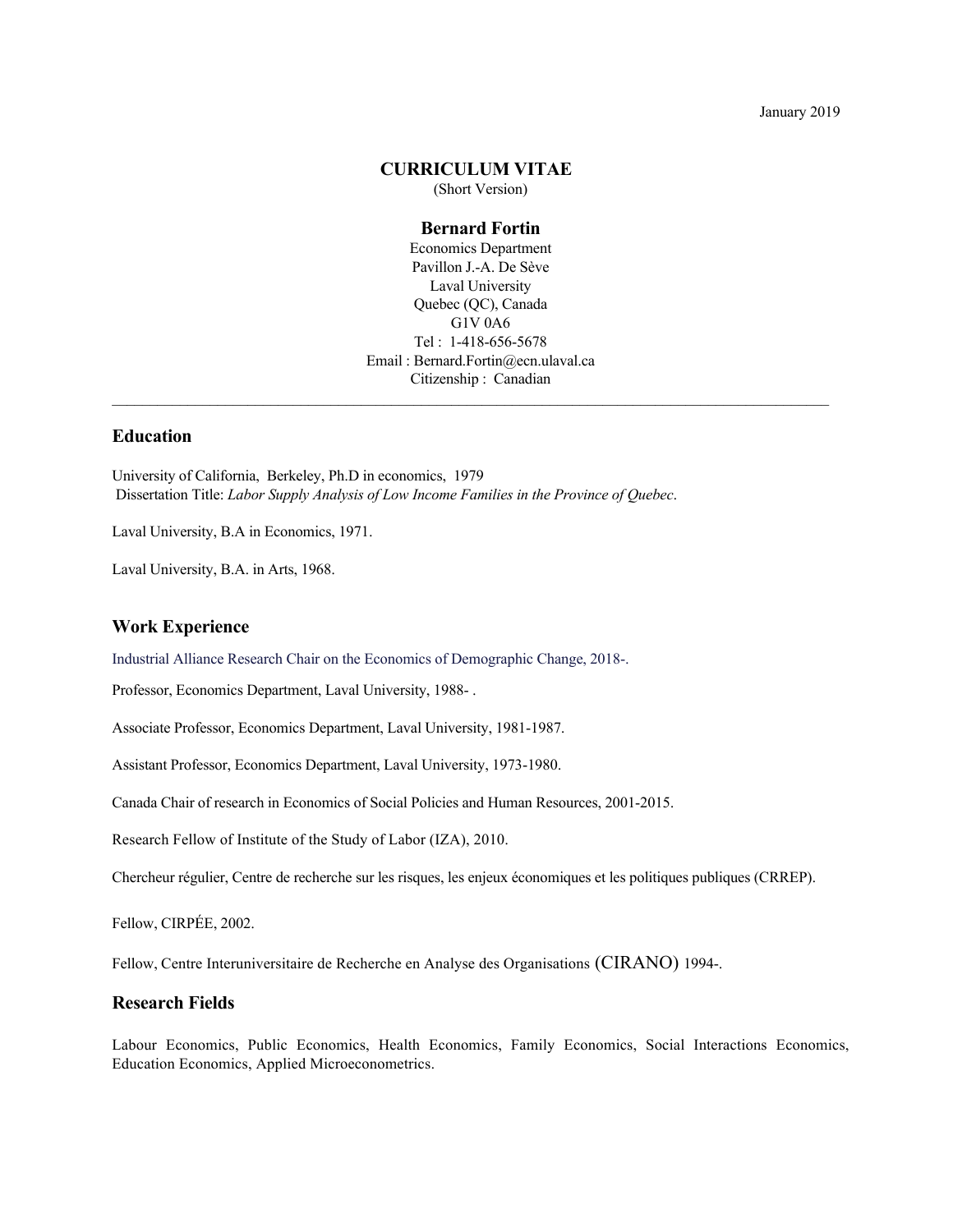## **Publications in Peer Reviews**

(with Julie Beugnot, Guy Lacroix and Marie-Claire Villeval), « Gender and Peer Effects on Performance in Social Networks », 113 : 207-224, 2019, **European Economic review.**

(with Anyck Dauphin and Guy Lacroix), "Is Consumption Efficiency Within Households Falsifiable ?", 16: 3, 737- 766, 2018, **Review of Economics of the Household***.*

(with Simon Brière and Guy Lacroix), "Discrimination à l'embauche des candidates d'origine maghrébine dans la région de la Capitale-Nationale", Forthcoming, **Revue d'analyse économique/ L'Actualité économique***.*

(with Safa Ragued), "Does Temporary Interruption in Postsecondary Education Induce a Wage Penalty? Evidence from Canada", 58, 2017, 108-122, **Economics of Education Review**.

(with Paul Blais-Morisset and Vincent Boucher), « L'impact des dépenses publiques en sport sur les médailles olympiques », **Revue économique,** 68, 2017, 623-642**.**

(with Arnaud Blancquaert, Nicholas-James Clavet, Jean-Yves Duclos, Steeve Marchand), « Taux marginaux effectifs d'imposition : une comparaison Québec-Ontario », Forthcoming, **Revue d'analyse économique/ L'Actualité économique.**

(with Nicholas-James Clavet, Jean-Yves Duclos et Steeve Marchand), Reforming Old Age Security: Effects and Alternatives, 63:2, 2015, 357-373, **Canadian Tax Journal**.

(with Myra Yazbeck), « Peer Effects, Fast Food Consumption and Adolescent Weight Gain », 42, 2015, 125-138, **Journal of Health Economics.**

(with Damien Échevin), « Physician Payment Mechanisms, Hospital Length of Stay and Risk of Readmission: Evidence from a Natural Experiment », **Journal of Health Economics**, 36, 2014, 112-124.

(with Vincent Boucher, Yann Bramoullé and Habiba Djebbari), "Do Peers Affect Student Achievement ? Evidence from Canada Using Group Size Variation", **Journal of Applied Econometrics,** 29(1), 2014, 91-109**.**

(with Abdel-Rahmen El-Lagha, Anyck Dauphin, Guy Lacroix, "Are Children Decision-Makers within the Household'', **Economic Journal**, 121(553), 2011, 871-903.

(with Abdel-Rahmen El-Lagha, Anyck Dauphin, and Guy Lacroix, "Are Children Decision-Makers within the Household'', **Economic Journal**, 121(553), 2011, 871-903.

(with Lacroix, Guy and Dominique Pinard), "Evaluation of the Underground Economy in Quebec: a Microeconomic Approach" , **International Economic Journal,** 2010, 24(4), 463-480.

(with Jean-Yves Duclos and Andrée-Anne Fournier), ``An Analysis of Effective Marginal Tax Rates in Quebec'', **Canadian Public Policy/Analyse de politiques,** 35(3), 2009, 344-371.

with Yann Bramoullé and Habiba Djebbari), ``Identification of Peer Effects through Social Networks``, **Journal of Econometrics**, Vol. 150, 1, 2009, 41-55.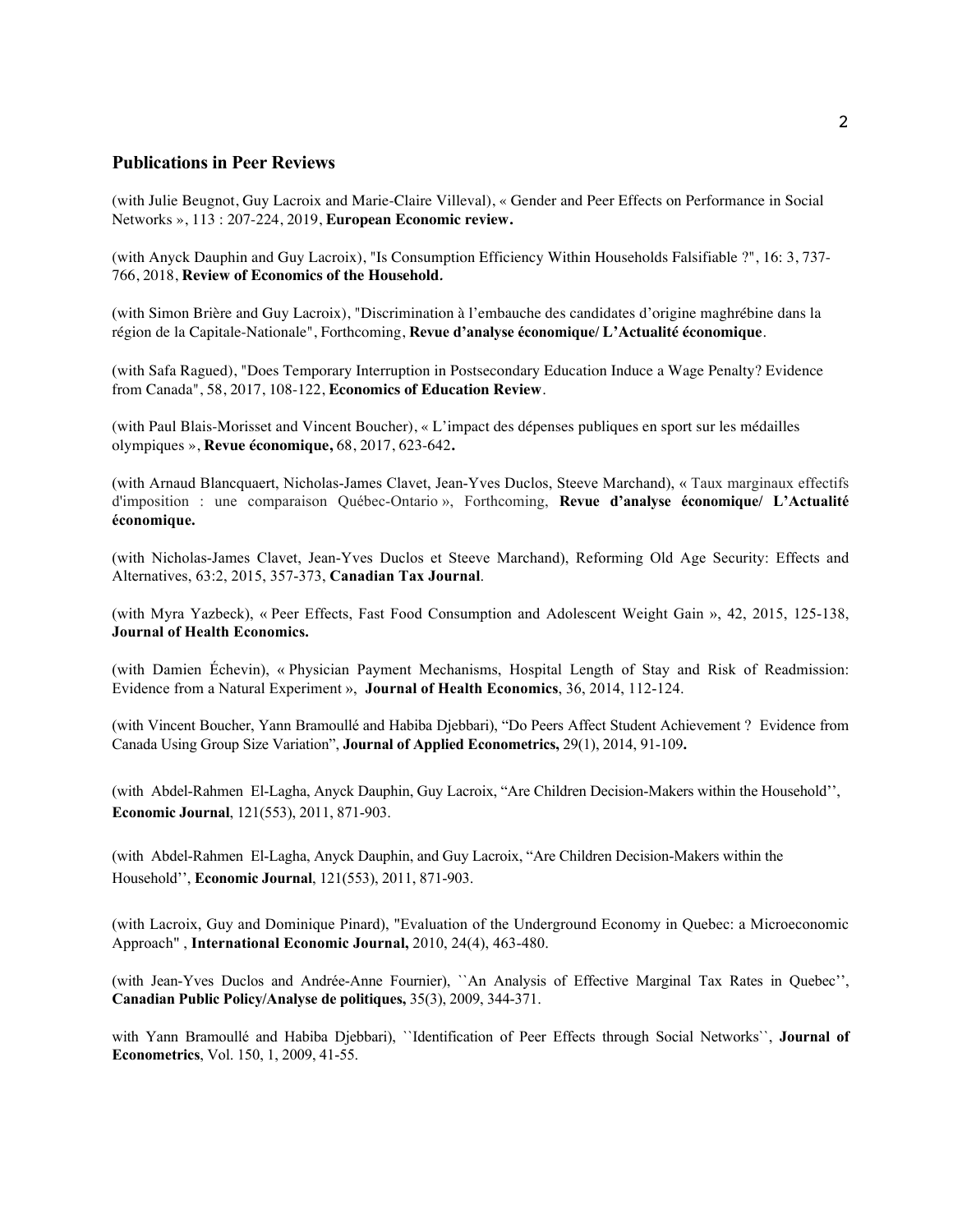(with Nicolas Jacquemet and Bruce Shearer), ``Policy Analysis in the health-services market: accounting for quality and quantity``, **The Annals of Economics and Statistics/Annales d'Economie et de Statistique**, 91-92, 2008, 293– 319.

(with Guy Lacroix and Dominique Pinard), ''Évaluation de l'économique souterraine au Québec : une évaluation microéconomique'', **Revue Économique**, 60(5), 2009, 1257-1274.

(with Jean-Yves Duclos and Andrée-Anne Fournier), ``Une analyse des taux marginaux effectifs d'imposition au Québec``, **Revue d'Analyse économique/L'Actualité économique,** 84, 1, 2008, 5-46.

(with Étienne Dumont, Nicolas Jacquemet and Bruce Shearer),« Physicians' Multitasking and Incentives: Empirical Evidence from a Natural Experiment``, **Journal of Health Economics**, Vol. 27, 6, 2008, 1436-1450**.**

**(**with Guy Lacroix and Marie-Claire Villeval), ''Tax Evasion and Social Interactions'', **Journal of Public Economics**, Vol. 91, 11-12, 2007, 2089-2112.

(with Anyck Dauphin, Abdel-Rahmen El Lahga and Guy Lacroix), «Choix de consommation des ménages en présence de plusieurs décideurs », **Revue d'Analyse économique/L'Actualité économique,** Vol. 82, 2006, 87-118.

(with Nicolas Beaulieu, Jean-Yves Duclos and Manon Rouleau), « The Intergenerational Reliance on Social Assistance : Evidence from Canada »**, Journal of Population Economics**, Vol 18, 2005, 539-562.

(with Nadia Joubert and Guy Lacroix), « Offre de travail au noir en présence de la fiscalité et des contrôles fiscaux », **Économie et prévision,** No.164-165, 2004 3/4, 145-164.

(with Guy Lacroix and Simon Drolet), « Welfare Benefits and the Duration of Welfare Spells Evidence from a Natural Experiment in Canada », **Journal of Public Economics**, Vol. 88, 2004, 1495-1520**.**

(with D. Bolduc, F. Labrecque and P. Lavoie), « Workers' Compensation, Moral Hazard and the composition of Workplace injuries », **Journal of Human Resources,** Vol. 37, No. 3, 2002, 623-652.

(with P.A. Chiappori and G. Lacroix), « Marriage Market, Divorce Legislation and Household Labor Supply», **Journal of Political Economy**, 110, 2002, 37-72.

(with Anyck Dauphin), « A Test of Collective Rationality for Multi-Person Households », **Economics Letters,** 71, 2001, 211-216.

(with G. Lacroix and C. Montmarquette), « Are Underground Workers More Likely to be Underground Consumers ? », **Economic Journal***.*, 110, 2000, 838-860.

(with G. Lacroix and J.-F. Thibault), « The Interaction between U.I. and Welfare, and the Dynamics of Welfare Participation of Single Parents », **Canadian Public Policy**, 1999, S115-S132.

(with P. Lanoie) , « Is Workers' Compensation a Substitute for Unemployment Insurance?», **Journal of risk and Uncertainty**, 18, 2, 1999, 165-188.

(with D. Fougère and G. Lacroix), « Hausse des barèmes et sorties de l'aide sociale», **Revue Économique**, 50, 3, 1999, 451-464.

« Dépendance à l'égard de l'aide sociale et réforme de la sécurité du revenu », **Revue d'Analyse économique/**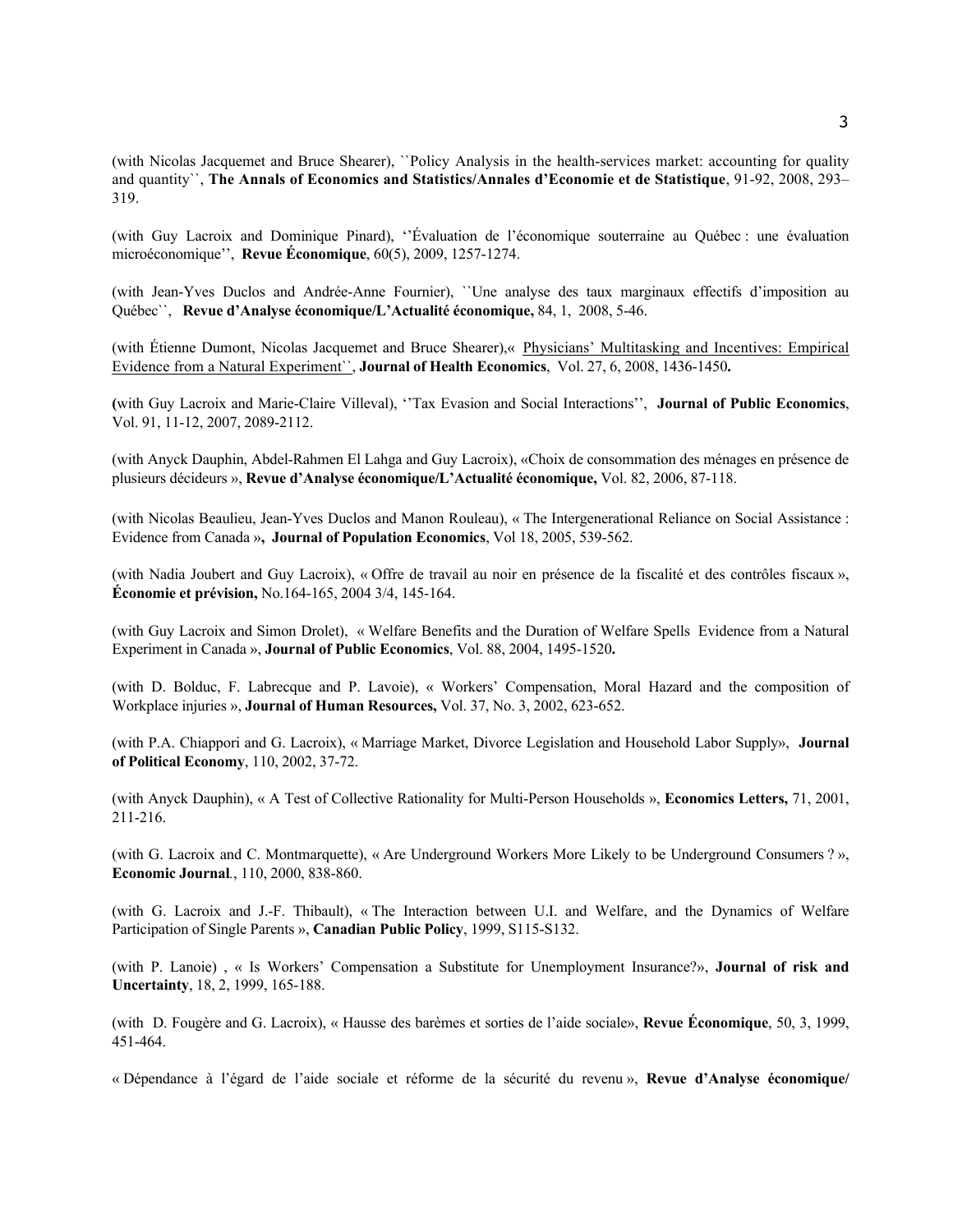### **L'Actualité économique**, 73, 4, 1997, 1-19.

(with N. Marceau and L. Savard), « Taxation, Wages Control and the Informal Sector », **Journal of Public Economics**, 66, 2, 1997, p. 293-312.

(with D. Bolduc and S. Gordon), « Multinomial Probit Estimation of Spatially Interdependent Choices: An Empirical Comparison of Two New Techniques », **International Regional Science Review**, 20, 1997, p. 77-101.

(with G. Lacroix), « A Test of Unitary and Collective Models of Household Labor Supply », **Economic Journal**, 107, 443, 1997, 933-955.

(with D. Bolduc and M.A. Fournier), « The Impact of Incentive Policies on the Practice Location of Doctors: A Multinomial Probit Analysis », **Journal of Labor Economics**, 14, 1996, 703-732.

(with P. Lanoie and C. Laporte), « Unemployment Insurance and the Duration of Workplace Accidents », **Canadian Journal of Economics**, Special Issue Part I, 1996, 517-524.

(with T. Lemieux and P. Fréchette), « The Effects of Taxes on Labor Supply in the Underground Economy », **American Economic Review**, 54, 1994, 231-254.

(with G. Lacroix), « Labor Supply, Tax Evasion and the Marginal Cost of Public Funds: An Empirical Investigation », **Journal of Public Economics**, 55, 1994, 407-431.

(with L. Beauséjour and M. Truchon), « On Reforming the Welfare System: Workfare Meets the Negative Income Tax », **Journal of Public Economics**, 48, 1993, 119-151.

(with P. Lanoie), « Substitution Between Unemployment Insurance and Workers' Compensation: An Analysis Applied to the Risk of Workplace Accidents », **Journal of Public Economics**, 49, 1992, 287-312.

(with G. Lacroix), « Utility-Based Estimation of Labour Supply Functions in the Regular and Irregular Sectors », **Economic Journal**, 102, 1992, 1407-1422.

« Récents développements dans l'analyse de l'offre de travail », **Revue d'Analyse économique/ L'Actualité économique**, 65(4), 1989, 474-508.

« Une réduction de la semaine légale de travail augmente-t-elle la demande de travailleurs? », **Revue d'Analyse économique/ L'Actualité économique**, 65(3), 1989, 423-443.

« Should the Current Tax-Transfer System be Replaced by a Flat-Rate Negative Income Tax? », **Osgoode Hall Law Journal**, 26(2), 1988, 423-432.

(with A. Bernier), « The Welfare Cost of Unemployment in Quebec, Harberger's Triangle Meets Okun's Gap », **Canadian Journal of Economics**, XXI(1), 1988, 161-181.

(with P. Fortin), « Croissance économique et décroissance démographique à long terme: l'optimisme du modèle néoclassique pur est-il justifié? », **Canadian Studies in Population**, 14(2), 1987, 171-186.

(with N.M. Nguyen), « Poverty Trap and the Hidden Labor Market », **Economics Letters**, 25(2), 1987, 183-189.

(with H.P. Rousseau), "Computing the Welfare Costs of Quebec Tax and Transfer System: A General Equilibrium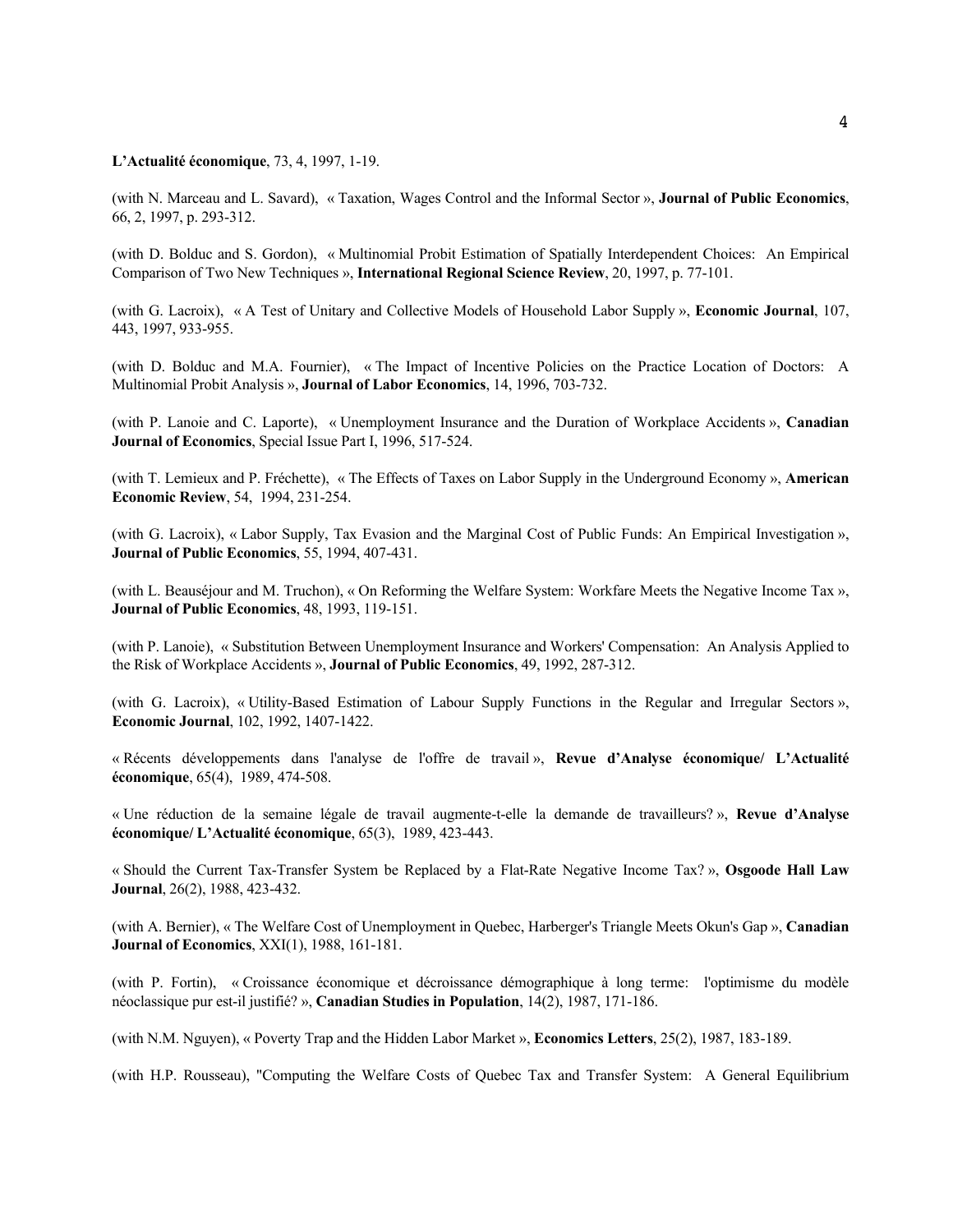#### Approach", **Cahiers économiques de Nancy**, no. 16, 1986, pp. 55-96.

"La sécurité du revenu au Québec: un bilan", **Canadian Public Policy/Analyse de politique**, Vol. 10, 1984.

"L'offre de travail des familles à faible revenu au Québec", **Relations industrielles**, vol. 1, 1977, 64-93.

(with J.F. Gautrin), "L'offre de travail dans le modèle candide", **Revue d'Analyse économique/L'Actualité économique**, no 1, 1976.

### **Papers in revision in Peer Reviews**

(with Nicolas Jacquemet and Bruce Shearer), « Labour Supply, Work Effort and Contract Choice: Theory and Evidence on Physicians », R&R in **Quantitative Economics.**

(with Rokhaya Dieye), « Gender Peer Effects Heterogeneity in Obesity », R&R in **Spatial Economic Analysis.** 

(with Bruce Shearer and Habib Somé), Measuring Physicians' Response to Incentives: Evidence on Hours Worked and Multitasking, submitted.

### **Book Chapters**

(with Safa Ragued), «L'interruption temporaire des études post-secondaires entraîne-t-elle une pénalité salariale » in **Le Québec économique 7, Éducation et capital humain,** Marcelin Joanis and Claude Montmarquette (eds.), CIRANO, Les Presses de l'Université Laval. 2018, pp.415-434.

(with Pierre-André Chiappori and Guy Lacroix), «Marriage Market, Divorce Legislation, and Household Labor Supply» dans **The Economics of Marriage***,* Shoshana A. Grossbard (ed.), International Library of Critical Writings in Economics, 2016.

(with Vincent Boucher), **Some Challenges in the Empirics of the Effects of Networks,** in Oxford Handbook on the Economics of Network, Y. Bramoullé, B. Rogers et A. Galeotti**,** Oxford University Press, 2015.

(with Nicholas-James Clavet and Jean-Yves Duclos), « Impôt des particuliers et transferts sociaux : perspectives de long terme », dans **Le Québec économique 2012,** Luc Godbout and Marcellin Joannis (eds.)**,** Presses de l'Université Laval**,** 2013, 47-80.

(with Jean-Yves Duclos and Steeve Marchand), « L'évolution des sources de revenus des québecois de 2012 à 2013 : une analyse de simulation », in **Le Québec économique 2012,** Luc Godbout and Marcellin Joannis (eds.)**,** Presses de l'Université Laval**,** 2013, 163-190.

(with Yann Bramoullé and Habiba Djebbari), ``Identification of Peer Effects through Social Networks`` dans **Economic Analyses of Social Networks**, Matthew O. Jackson, William D. Eberle and Yves Zénou (eds.), Edward Elgar Publishing Ltd, 2013.

(with E. Dumont, N. Jacquemet and B. Shearer), Rémunération mixte et comportement professionnel des spécialistes, dans **Le Québec économique 2011, Un bilan de santé du Québec,** Luc Godbout, Marcellin Joannis and Nathalie de Marcellis-Warin (eds.)**,** Presses de l'Université Laval**,** 2012, 197-208.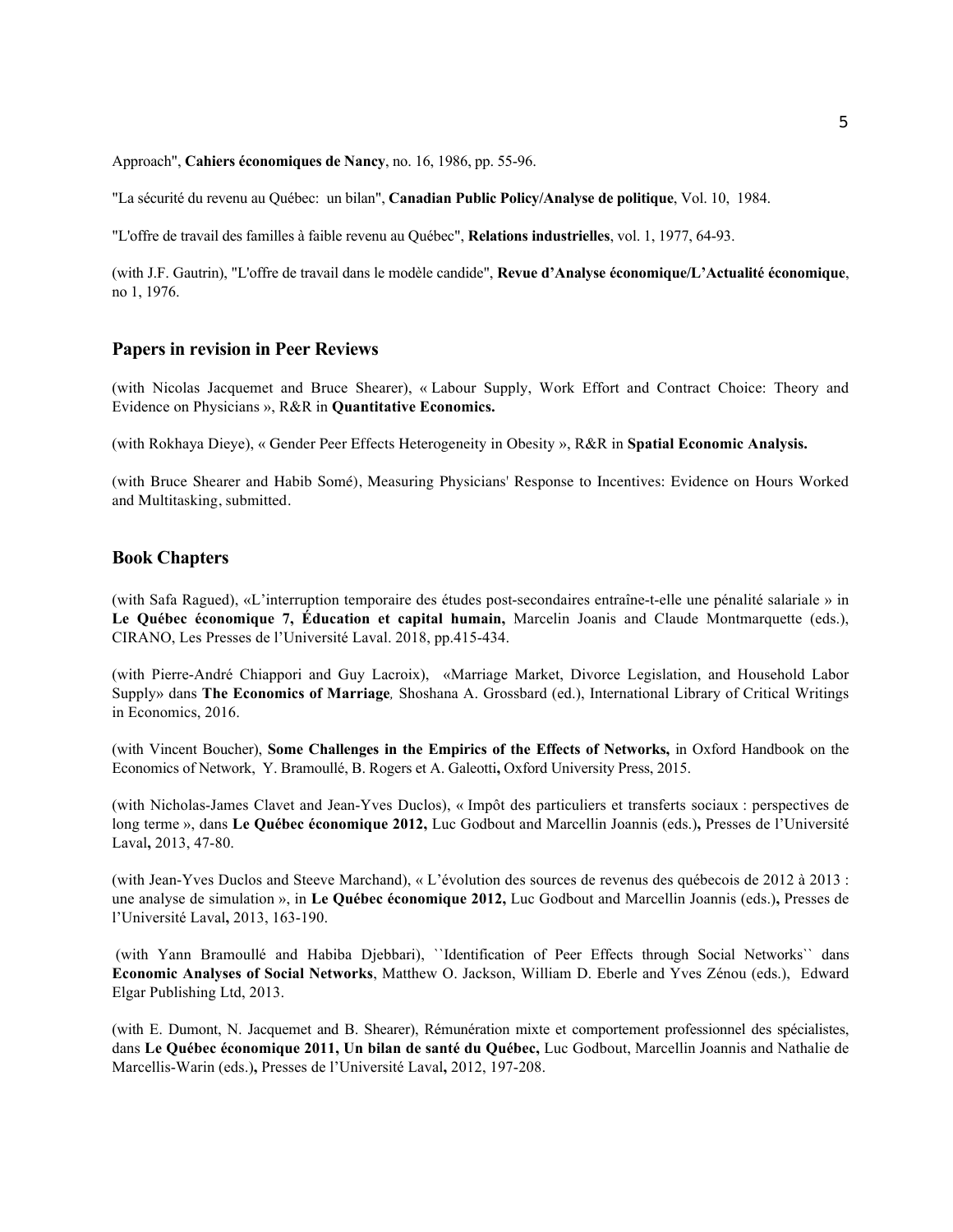(with Yann Bramoullé), The Econometrics of Networks, **The New Palgrave Dictionary of Economics,** 2nd Edition, S. N. Durlauf and L. E. Blume (eds.), Palgrave Macmillan.

(with Guy Lacroix), «Informal Work in Canada », in **Informal Work in Developed Nations,** E. Marcelli , C. Williams and P. Joassart (eds), Routledge, 2009, 192-219.

(with Thomas Lemieux and Pierre Fréchette), ''The Effect of Taxes on Labor Supply in the Underground Economy", dans **The Economics of the Hidden Economy Vol. II**, F. Schneider (ed.), Edward Elgar Publishing., 2008.

(with Anyck Dauphin and Guy Lacroix), « Un test de rationalité collective sur des ménages bigames du Burkina Faso», in **Le Développement face à la Pauvreté,** F. Mourji, B. Decaluwe and P. Plane, éditions Economica, Paris, 2006, 263-291.

(with D. Fougère and G. Lacroix), «The Effects of Welfare Benefits on the Duration of Welfare Spells: Evidence from a Natural Experience in Canada», in **Institutional and Financial Incentives for Social Insurance,** C. D'Aspremont, V. Ginsburg, H. Sneessens and F. Spinnewewyn (eds.), Kluwer Academic Publishers, 2002.

(with P. Lanoie), « Incentive Effects of Workers'Compensation : a Survey », in **Handbook of Insurance**, G. Dionne (ed.), Kluwer Academic Publisher, 2000.

(with J.-Y. Duclos, G. Lacroix and H. Roberge), « The Dynamics of Welfare Participation in Quebec », in **Women and Work,** R.C. Chaykowsky and L. Powell (eds.), John Deutch Institute, Queen's University, 1999.

Comments on "Tax Treatment of the Family" by J. Davies, in **Taxation to 2000 and beyond**, R. Bird and J. Mintz (eds.), Canadian Tax Foundation, 1992.

Comments on "Two Nations, One Money" by D.E.W. Laidler and W.B.P. Robson, in **The Canada Round: A Series of the Economics of the Breakup of Confederation - No. 3**, J. McCallum (ed.), C.D. Howe Institute, 1991.

Comments on « Incidence of Tax Expenditures in a Lifetime Framework: Theory and Applications to RRSP's » by J. Davies, in **Tax Expenditures and Government Policy**, édité par N. Bruce, John Deutsch Institute, 1990.

(with P. Cloutier), « Converting Exemptions and Deductions into Credits: An Economic Assessment », in **The Economic Impacts of Tax Reform**, J. Mintz and J. Whalley (eds.), Canadian Tax Paper no 84, Canadian Tax Foundation, 1988.

(with P. Cloutier), "Incorporating Unemployment Insurance into a Computable General Equilibrium Model of Taxes and Transferts, in **General Equilibrium Models in the Development of Social Policy**, Discussion Paper no 361, Economic Council of Canada, 1989.

(with H.-P. Rousseau), "Quebec White Paper on Tax and Transfer", in **Universality and Social Policies in the 1980's**, John Deutsch Institute for the Study of Economic Policy, Queen's University, Kingston, 1985.

"Income Security in Canada", in Vol. I, Income distribution and Economic Security in Canada, F. Vaillancourt (eds.), **Royal Commission on the Economic Union and Development Prospects for Canada**, University of Toronto Press, Toronto, 1985, pp. 153-186.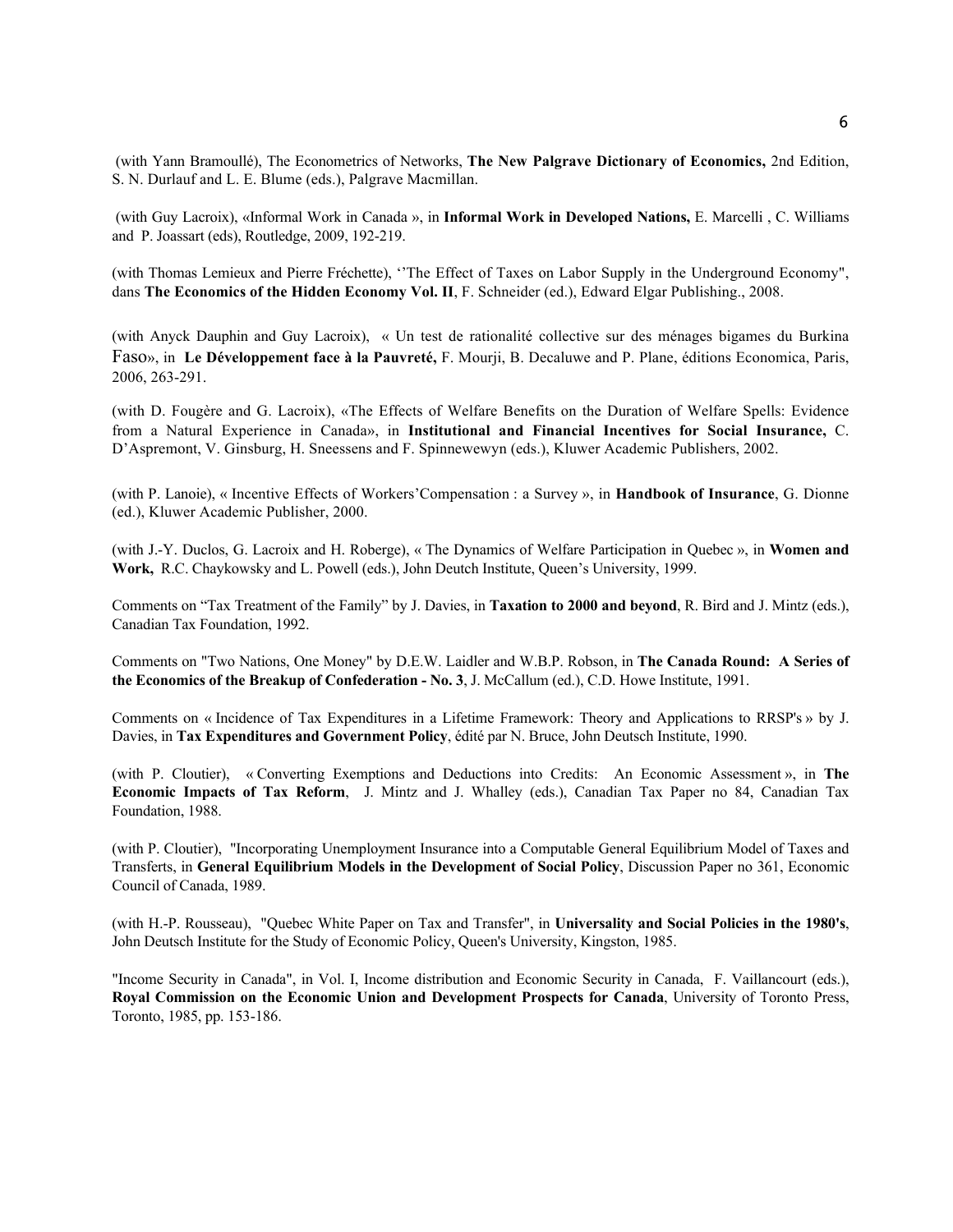### **Books**

 (with G. Garneau, G. Lacroix, T. Lemieux and C. Montmarquette), **L'économie souterraine au Québec : mythes and réalités**, Les Presses de l'Université Laval, 1996, 115 p.

(with B. Belzile, V. Larouche), **Les Québécois à faible revenu face au travail et à l'aide sociale**, Les Presses de l'Université Laval, 1980, 716 p.

**Les avantages et les coûts des différentes options monétaires d'une petite économie ouverte: un cadre analytique**, Gouvernement du Québec, Éditeur officiel du Québec, 1978, 102 p.

## **Referee in Peer Reviews**

Econometrica, American Economic Review, Review of Economic Studies, Journal of Political Economy, Review of Economics and Statistics, American Economic Journal: Applied Economics, Journal of Human Capital, Journal of Economic Behavior and Organization, Economic Journal, Journal of Labor Economics, Journal of Human Resources, Journal of Public Economics, Journal of Applied Econometrics, Journal of Econometrics, International Economic Review, Journal of Public Economic Theory, Rand Journal of Economics, Journal of Risk and Insurance, Social Choice and Welfare, Labour Economics, Canadian Journal of Economics, Journal of Population Economics, Journal of Health Economics, Journal of Economic Inequality, Experimental Economics, Economic Inquiry, Management Science, European Economic Review, Journal of Development Economics, Review of Economics of the Household, Canadian Public Policy, Revue d'analyse économique/L'Actualité économique, Relations industrielles/Industrial Relations, Cahiers économiques de Louvain.

### **Prices, Nominations and Invitations**

- Invited Scholar, Economics Department, Columbia University, March 2016.
- Gérard Parizeau's Price for excellence in economic research, 2004.
- Fellow of the Royal Society of Canada, 2000.
- Price of the best researcher of the Canadian Society of Economic Science, 1997.
- Invited Scholar, Economics Department, Massachusetts Institute of Technology, 1989-1990.

### **Supervision or co-supervision of Ph.D. and MA theses (completed)**

Ph.D. (20) : Marie Albertine Djuikom , Steeve Marchand (2018), Safa Ragued (2017), Ali Yedan, Nizar El-Ghali, Nibene Habib Some, Aboudrahyme Savadogo (2016), Rokhaya Dieye (2015), Komi Agbemavi Mati (2012), Myra Yazbeck (2011), Dany Brouillette (2008), Nicolas Jacquemet (2005), Anyck Dauphin (2003), Marie-Chantal Benda (1998), Louis-Marie Asselin (1996), Carole Vincent (1993), Guy Lacroix (1990), Titus Nguiagain (1988), Richard Lemieux (1987), Suzanne Lévesque (1986).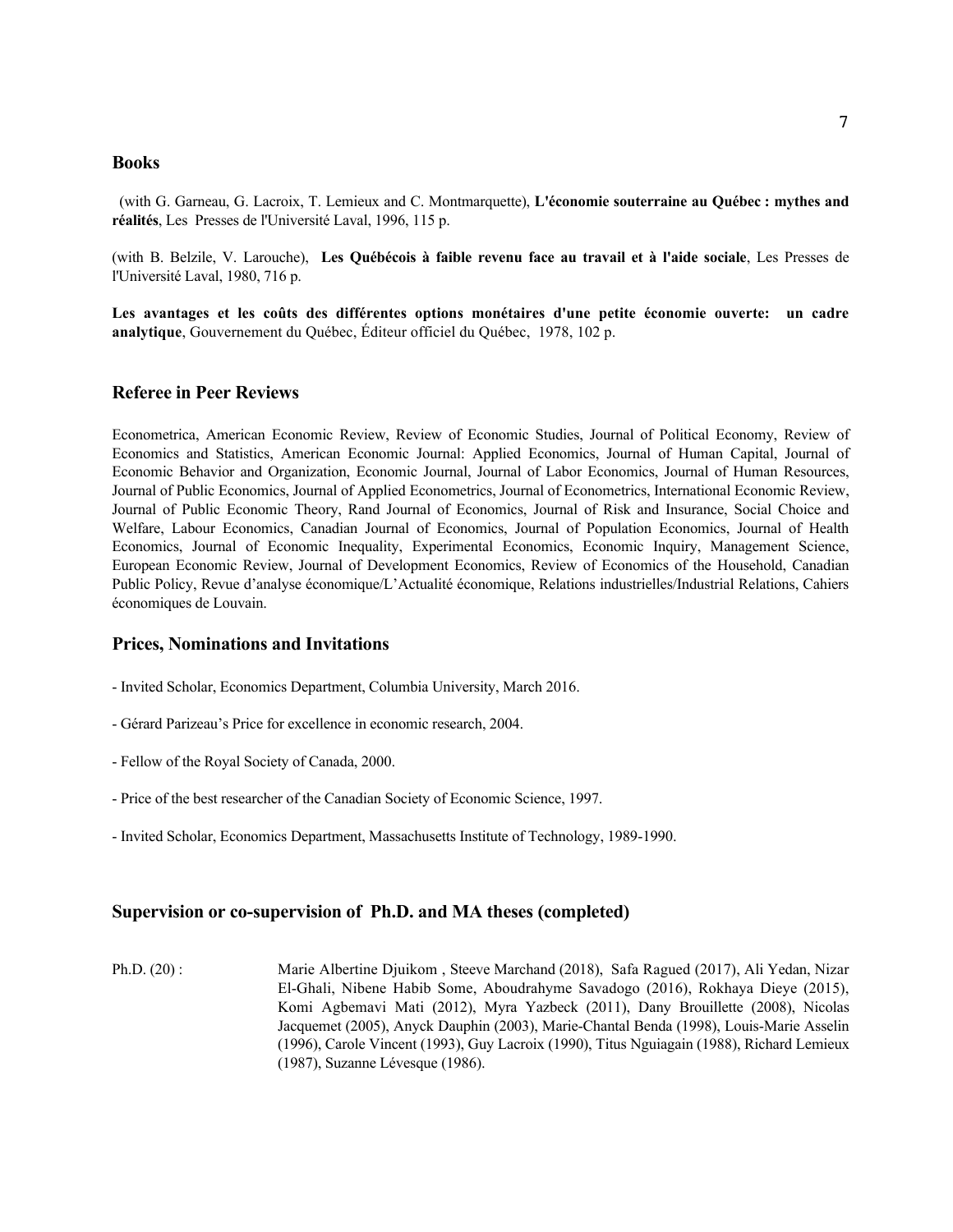- MA (75) : Franck-Hermann Dogoua (2017), Mamadou Yaya Diallo (co-supervisor), Siriki Dera, Wendpouré Adèle Bouda (2016) (co-supervisor), Simon Brière (2015) (cosupervisor),Stéphanie Brunet (2015), Arnaud Blancquaert (2015), Étienne Piedboeuf (2015), Paul Blais-Morisset (2014), Marie-Noëlle Robitaille (2014) (co-supervisor), Wilfied Bossoh (2014), Abdoul Aziz Djibril Tourawa (2013), Thomas Vigneault (co-supervisor), Esso Laba Aouli (co-supervisor), Maripier Isabelle (2012), Émilie Comtois-Rousseau (2010), Nicholas-James Clavet (co-supervisor), Angie-Kim Chiasson (2009), Sekou Aboubacar Hassoumi, Marie-Claude Ruel, Félix Turgeon (2008), Hélène Parisé, Gabrielle Lafond-Bélanger (co-supervisor) (2007), Louis-David Côté (2006), Étienne Dumont (co-supervisor), Olivier Blouin, Diego Dubé, Andrée-Anne Fournier (co-supervisor) (2005), Dominique Pinard (2004), Magalie Brochu (co-supervisor), Jérôme Lapointe (2003), Olivier Paradis-Béland, Patrick Lefebvre, Matthieu Bunel (2002), Caroline Pruvost, Philippe Belley, Nicolas Beaulieu (2001), Alex Lessard (2001, co-supervisor), Pierre-Renaud Tremblay (2000), Lucie Gilbert (1999, co-supervisor), Manon Rouleau (1998, co-supervisor), Denis Pelletier (1998, co-supervisor), Éric Simard (1997, co-supervisor), Claude Bilodeau, Jean-François Thibault (1996), France Labrecque, Nathaly Riverin, Marc Lacasse (1995), Nathalie Caron, Luc Savard (1994), Christine Laporte, Nathalie Durand, Charles Duclos, Vincent Bonneau (1993), Lise Grenier, Mouhadj Thioune (1992), Louis Beauséjour (1991), Mario Lapointe (1990), Yvon Pépin, Pierre St-Amant, Monique Tremblay (1989), François Jacquet, Denis Dufour (1988), Pierre Cléroux (1987), André Bernier, Hélène Goulet, Robert Normand, Denis Audet, Marie Langis (1986), Louis Grignon, Sylvie Rheault (1985), Guindo Ousmane (1982), François Delorme (1981), Louise Ouellet, Lucien Biron (1977), Marcel Lacasse (1975).
- Post-doc (10) Gaëlle Ferrant, Julie Beugnot (2011-2012), Lamia Kandil (2012), Hélène Couprie (2005), Matthieu Bunel (2004), Nicolas Moreau (2002), Damien Échevin (2001), Salah Gabri (1998), Gauthier Lanot (1996), Christophe muller (1996).

**Grants (2000 -)**

Industrial Alliance Research Chair on the Economics of Demographic Change, 2018- (renewable for five years in 2019). Amount per year: 225 000 \$.

Canada Research Chairs (CRC). Title: Canada Chair of research in Economics of Social Policies and Human Resources, Period : 2009-2015. Total Amount: 1 400 000 \$.

Canada Research Chairs (CRC), Title: Canada Chair of research in Economics of Social Policies and Human Resources, Period : 2001-2007. Total Amount: 1 400 000 \$.

Fonds québécois de recherche sur la société et la culture (FQRSC). Titre: Mobilité et inégalités : le rôle des changements économiques et sociaux et des politiques publiques. Period : 2015-2019. Total Amount : 150 000 \$, With Bissonnette, L., Boisclair, D., Fortin, B., Lacroix, G. (P.I.), Langlois, S., Michaud, P.C.